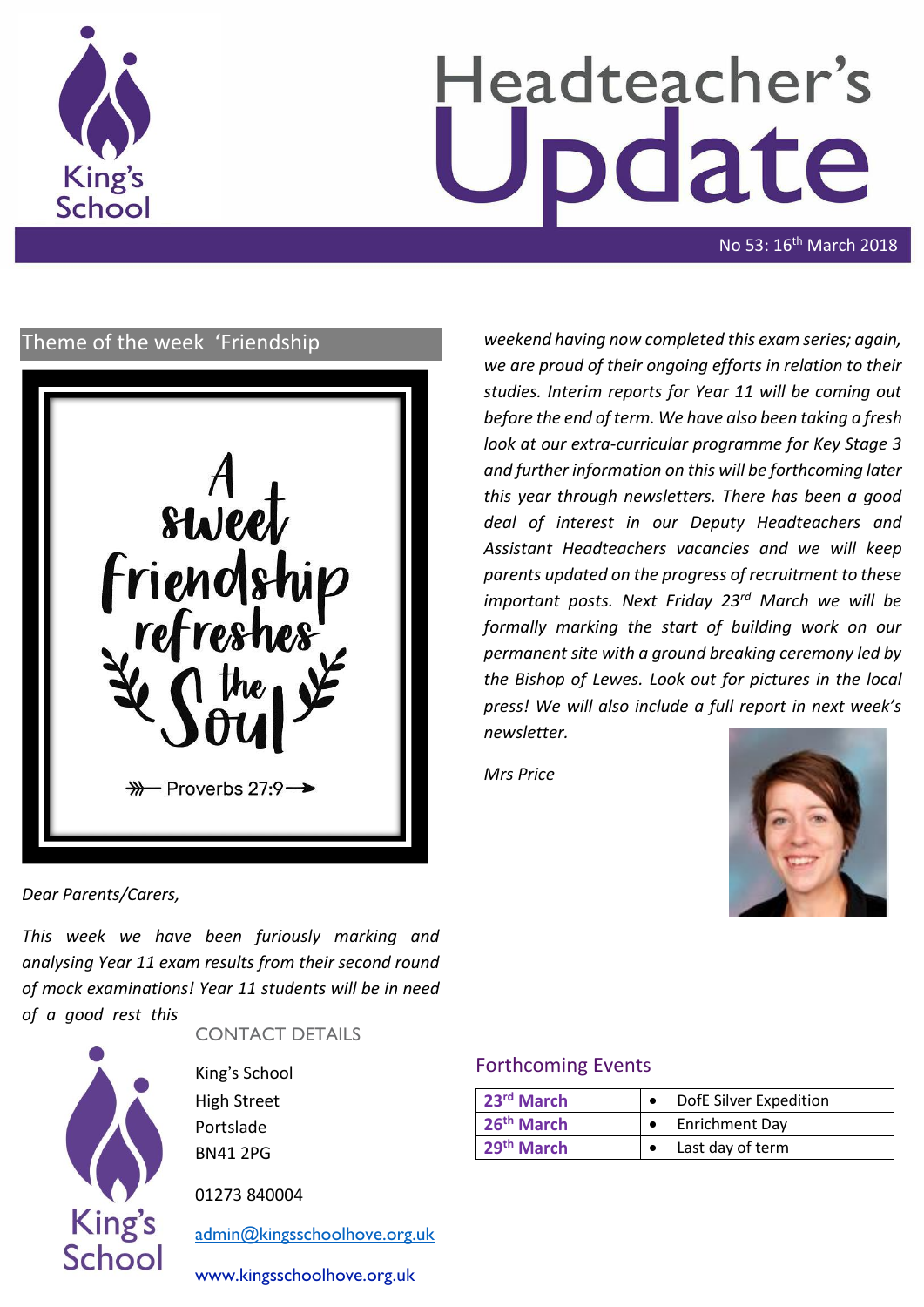# **King's School**

# Student of the Week

Our student of the week is Jack in 7G. He has gone above and beyond to embrace the February Get Active

Challenge and raised a significant amount of money. He has demonstrated our school values, showing passion to raise money for children with Neuroblastoma.



#### Parent Prayer

Thank you for ongoing prayer for our new site. Please pray for the sun to shine next Friday as the bishop of Lewes meets at the site with members of staff, students and the council body to celebrate the breaking of ground. Continue to pray for our forthcoming staff appointments, in particular senior leadership positions. Pray for the school as we continue to develop our relationships with local organisations and churches. Do pray that we would be a blessing to them, and they to us.

# National Citizen Service

Representatives from the National Citizen Service came into school this week to speak to Year 11 during their assembly time. NCS is a four week programme run across the country over the summer for students who have just completed Year 11 and Year 12. In the first week of the programme students spend a week away from home participating in outdoor activities; then they have a week living in university accommodation learning new skills like CV writing and goal-setting. They then participate in a social action project within their local community. The programme ends with a celebratory graduation ceremony. NCS is invaluable for students looking to build experience for their CVs and skills for their future lives. The whole programme is available to students for £50, including all food, accommodation and activity costs. NCS will be back in school next week to follow up on conversations begun with students after assembly this week. Further information can be found at: <http://www.ncsyes.co.uk/>

## Last Day of Term

Our final day of term is Thursday 29<sup>th</sup> March. On this date students should come to school as normal, in full school uniform, for 8:30am. Students will have two normal lessons and then a shortened period 3, either preceded or followed by a 30 minute break. A full brunch service will be available in the Dome Diner during the break. After break, students will have a tutor time and a celebration assembly. **All students will be dismissed from school at 12:40pm.** School starts again on Monday  $16<sup>th</sup>$  April. Thursday  $12<sup>th</sup>$  and Friday  $13<sup>th</sup>$ April are INSET days. Some Year 11 intervention sessions will be running on  $11<sup>th</sup>$ ,  $12<sup>th</sup>$  and  $13<sup>th</sup>$  of April and Year 11 parents will receive more information on these in due course.

#### **Immunisations**

The Immunisation Team will be coming in to school after Easter to administer the HPV vaccination to girls at our school. This vaccination helps to protect against cervical cancer. Girls usually have the first dose in Year 8 and the second dose in Year 9. The date of the vaccination is Thursday 17<sup>th</sup> May.

#### **Year 8**

Year 8 girls have been given information and a form to take home. Please complete the form enclosed in the letter indicating whether or not you give consent for your daughter to be given the HPV vaccination at school. Please return this form by **Monday 26th March**.

#### **Year 9**

If your daughter had the first dose of the HPV vaccination when they were in Year 8, then they will receive the second dose automatically, there is no need to complete another form. If your daughter did not have the first dose of the vaccine in Year 8, and you would like her to have the first dose in Year 9, please ask your daughter to come to the office to collect the HPV information and consent form.

#### **Years 10 &11**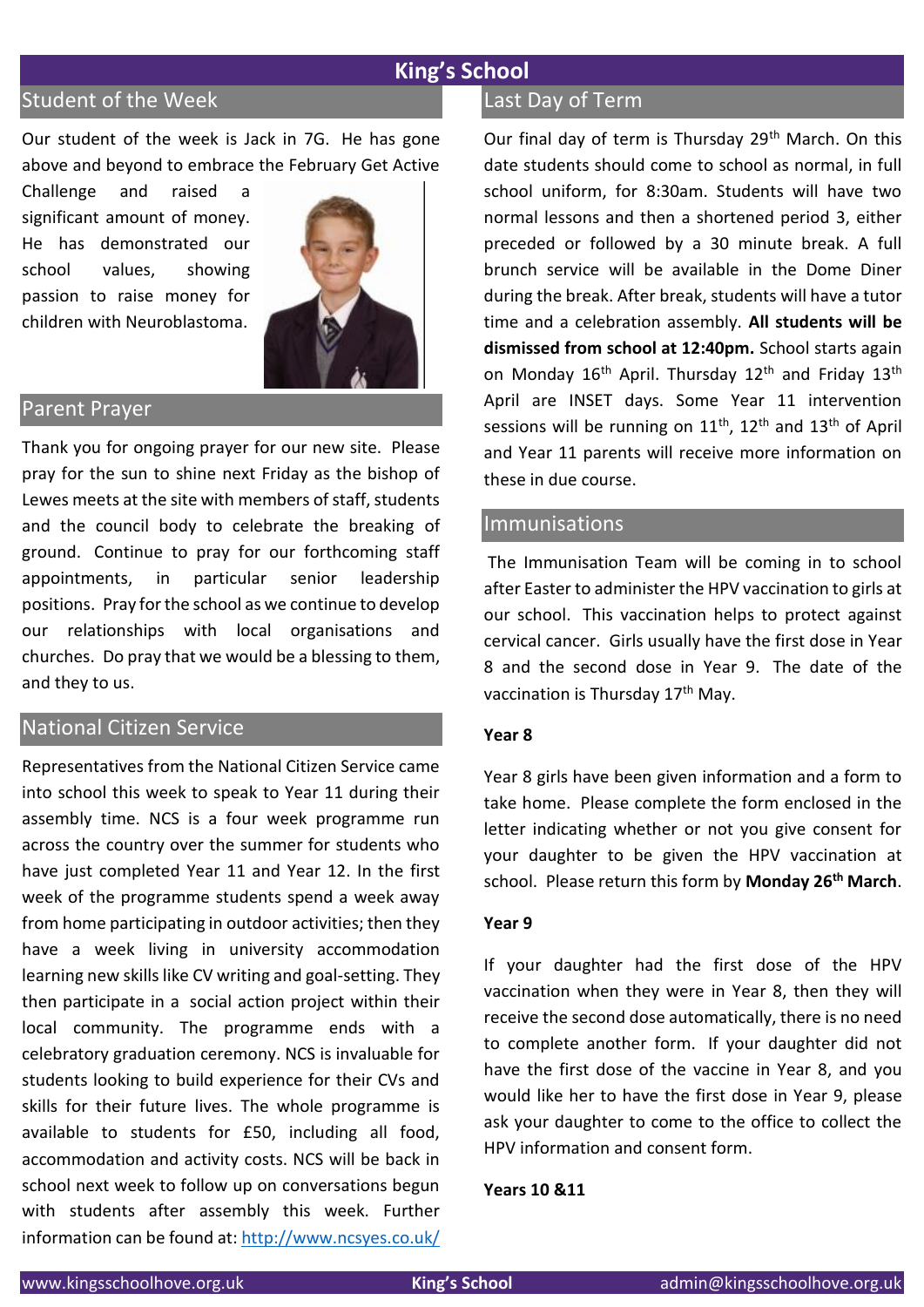# **King's School**

If your daughter has not yet had the first does of the HPV vaccination, or is due to have the second dose, please ask her to inform the office.

#### Website Focus

Please use the 'News' section of our website to find copies of all recent letters sent out to parents, together with any recent information that you should be aware of. The 'News' section of the website can be found at: <https://www.kingsschoolhove.org.uk/news.php>

#### Maths Results

King's School received their first results for the 2017/18 exam series last week. A massive congratulations to Gavin Man, Ben Tennant and Jude Tyrrell who achieved a pass in the Level 3 Certificate for Number and Algebra. Gavin Man also achieved a pass in the Level 3 Certificate in Statistics. These level 3 awards were of an A-level standard and were awarded on a pass/fail basis, so a big well done to these students!

# Ski Trip Waiting List Availability

The next King's ski trip is taking place from 15<sup>th</sup>- 23<sup>rd</sup> February 2019 at Alpenparks Hotel, Matrei, Austria. There is currently one place available on the trip and we are looking to build a waiting list of those interested if further places become available. Anyone wishing to join needs to make payment of the £300 deposit as soon as possible, with the next instalment due on the 15<sup>th</sup> April. There is further ski trip information in the 'news' section of the school website. Please email [admin@kingsschoolhove.org.uk](mailto:admin@kingsschoolhove.org.uk) to register your interest.



## Enrichment Day

On Monday the 26<sup>th</sup> March, we will be holding our second enrichment day this academic year. On this day, the following activities will take place:

**Year 7** – Students will either be visiting the Globe Theatre in London or joining Shakespeare workshops at school.

**Year 8** – Students will be either going on a History trip to Bodiam Castle, or on a Geography trip to Birling Gap.

**Year 9** – Students will either be on the History residential trip to Ypes or taking part on a drug awareness day on the school site.

**Year 10** – Students will be focusing on the best way to study and revise ready for their GCSE exams next year. We will also be telling the students about GCSE Pod, a revision help website

**Year 11** – Will be focusing on Mathematics, Drama, Computer Science and English Literature as we enter the last few weeks before their examinations.

If you have any queries about the activity your child is taking please contact the front office via the [admin@kingsschoolhove.org.uk](mailto:admin@kingsschoolhove.org.uk) email address.

Students on the school site will be finishing lessons at 14:10 on this day and there will be no extra-curricular clubs running. Please see individual letters and trip information about the end of the day for those not on the school site.

# Period 7

Our amended Period 7 timetable starts on Monday 19th March 2018. Our teaching staff have worked extremely hard on marking the mock exams, so they can give feedback to students on how they can improve between now and the GCSE exams. The results from these exams also show us which students need extra intervention to support their progress and Period 7 sessions are a key part of that. Because of the quick turnaround we will be informing those students who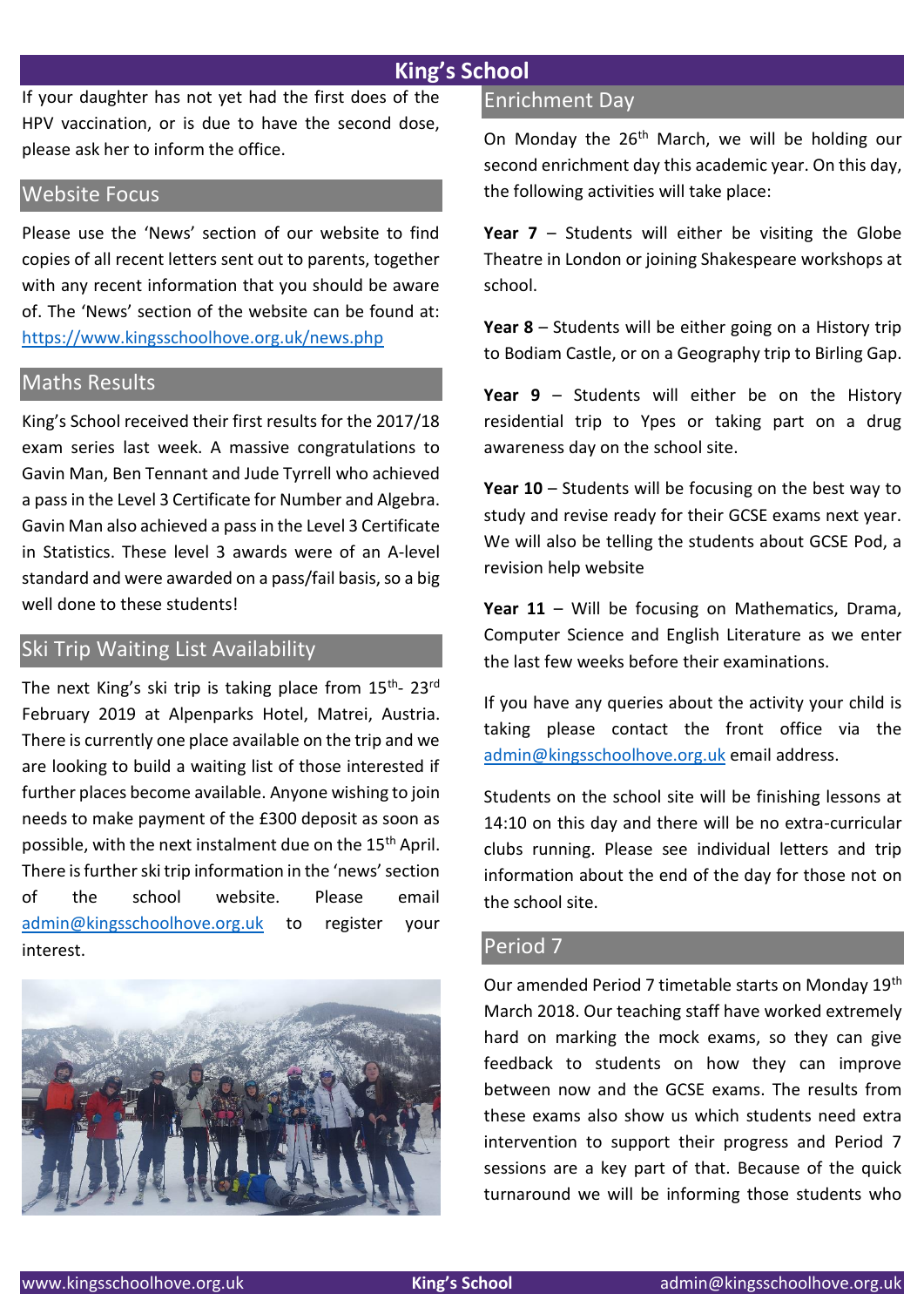# **King's School**

are targeted in school and we will confirm with parents as soon as the final lists of students are finalised.

The timetable for Period 7 sessions is below and it has been tailored to support specific subjects where there are actual GCSE exams approaching; for example, the Drama exam is on the 27th March.

| 19.3.18 | Period 7 English feedback on mocks/<br>History/ Spanish/ Music |
|---------|----------------------------------------------------------------|
| 20.3.18 | Period 7 English feedback on mocks                             |
| 21.3.18 | Period 7 Drama/ Science/ DT/ RP                                |
| 22.3.18 | Period 7 Drama/ Maths/ Geography                               |
| 23.3.18 | Period 7 Drama/ Maths/ History/ Art/ PE/<br>Music              |
| 26.3.18 | Period 7 Drama/ History/ Spanish/ Art/<br>Music                |
| 27.3.18 | Period 7 English                                               |
| 28.3.18 | Period 7 DT/ Science/ RP                                       |
| 29.3.18 | No Period 7s – last day of term                                |

Thank you to Year 11 parents for all your support.

## Year 7 Football

On Thursday 15th March, our Year 7 boys' football team played their double header game against Patcham. The boys had everything to play for, as a win would mean they took six points away. It was an incredibly physical game, with King's maintaining around 75% attacking possession in the first 30 minutes. The boys had numerous goal scoring opportunities, with some outstanding free kicks from Charlie, and some great switching of play between Karl, Jacob, Solomon and Charlie again. The boys new that if they crossed the ball in to Sam a goal was nearly guaranteed! The boys stayed patient and persistent, and it wasn't long until this opportunity came for Sam. The second half was far more tense, with Patcham fighting for more possession of the ball. Our defence remained solid, with some brilliant clears from Cameron, Reuben and Jonny. Aston and Cameron both came on at half time, and remained calm and composed when helping the team clear the ball out of our defensive half. Both goalkeepers - Noah and Arthur kept us in the game, with a handful of incredible saves. The game was incredibly physical and every student played exceptionally well. King's came away with a 1-0 win - a fantastic result. Well done to everyone involved.



# Get Active Challenge

Throughout February, our KS3 students have taken place in a physical activity challenge. For 28 days, they have been aiming to complete and participate in either 10 minutes, 30 minutes or 60 minutes of physical activity a day. Students have been encouraged to join a new sports club, attend extra-curricular clubs at school, or participate in one of our inter-house events that we held during February. Nearly all 300 students took part in the challenge and have been sharing their experiences with friends, tutors and teachers. Alongside the exercise challenge, students were asked to be sponsored for setting themselves this goal. We were raising money for our school charity, Solving Kids Cancer. This particular charity was voted in last year by the whole school - campaigned by 8C. Solving Kids Cancer supports children with Neuroblastoma, a rare form of cancer. Lots of our students embraced the fundraising challenge and have raised an incredible amount of money. There will be more information in next weeks newsletter, regarding individual students and their fantastic efforts, along side particular winners for each tutor group and year group. However as it stands, King's have raised nearly £3000 for Solving Kids Cancer. Students should be very proud of themselves. Well done KS3!